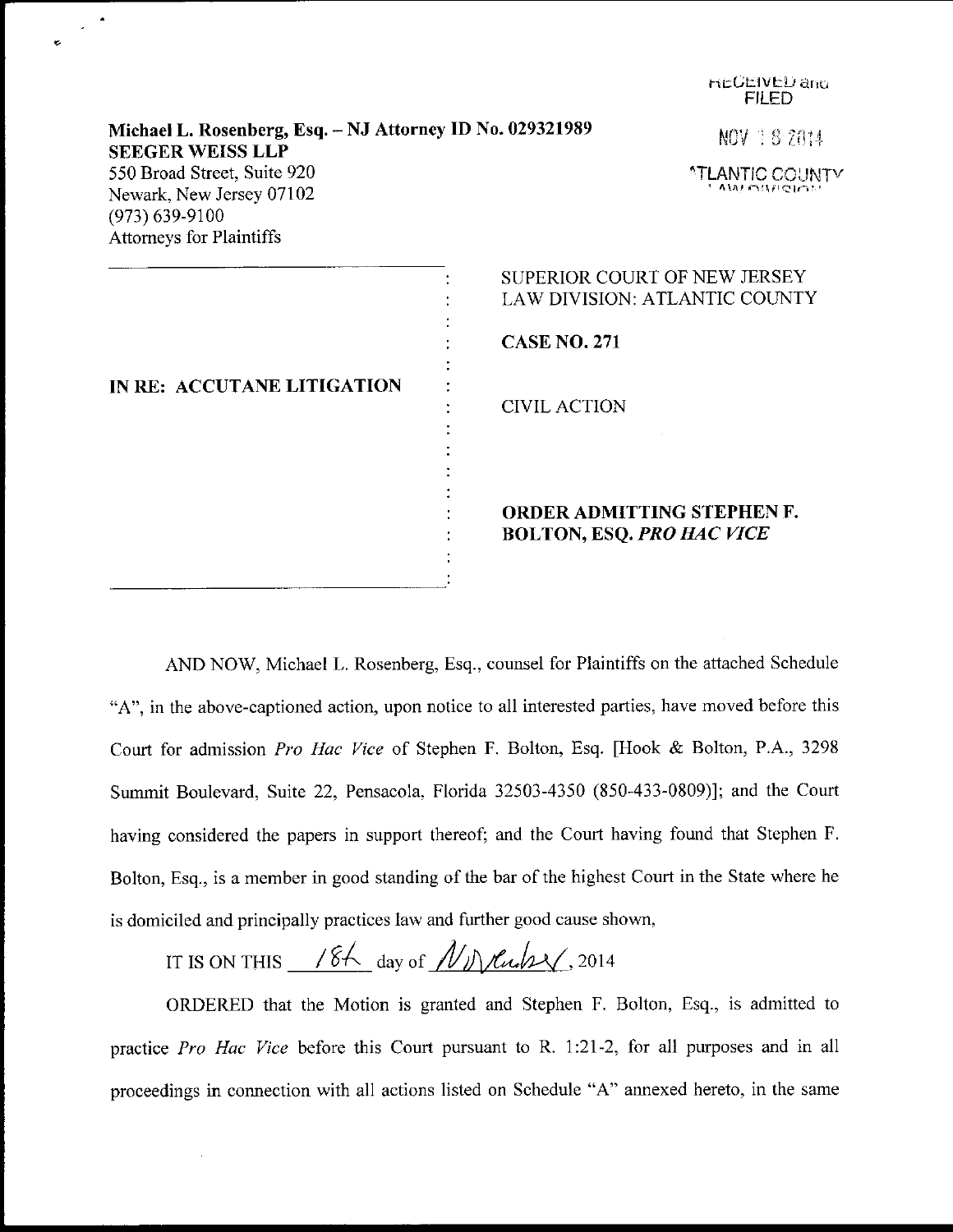manner as an attorney who is admitted to practice in this State and is domiciled and maintains an

office for the practice of law in the State of New Jersey, provided that he shall:

- 1. abide by the Rules of Court for the State of New Jersey, including all disciplinary rules;
- $2.$ consent to the appointment of the Clerk of the Supreme Court as an agent upon whom service of process may be made for all actions against him and his firm that may arise out of his participation in this matter;
- $3<sub>1</sub>$ notify the Court immediately of any matter affecting his standing before this Court; and
- 4. have all pleadings and other papers filed in this Court signed by an attorney-atlaw of this Court employed by the firm of Seeger Weiss LLp, who shall be responsible for the conduct of Stephen F. Bolton, Esq.. and it is further

ORDERED Stephen F. Bolton, Esq., shall make payment of fees as provided in the New

Jersey Rules of Court, R. 1:28-1(b), 1:28-2 and 1:28b-1(e), within thirty (30) days of the date of

this order. and it is further

ORDERED that the Clerk of this Court shall forward a copy of this Order to the

Treasurer of the New Jersey Fund for Client Protection; and it is further

ORDERED that copies of this Order shall be served by attomeys for Plaintiffs on the attached Schedule "A", upon counsel for the defendants within seven (7) days of the receipt thereof.

Mur(h

THE HON. NELSON C. JOHNSON, J.S.C.